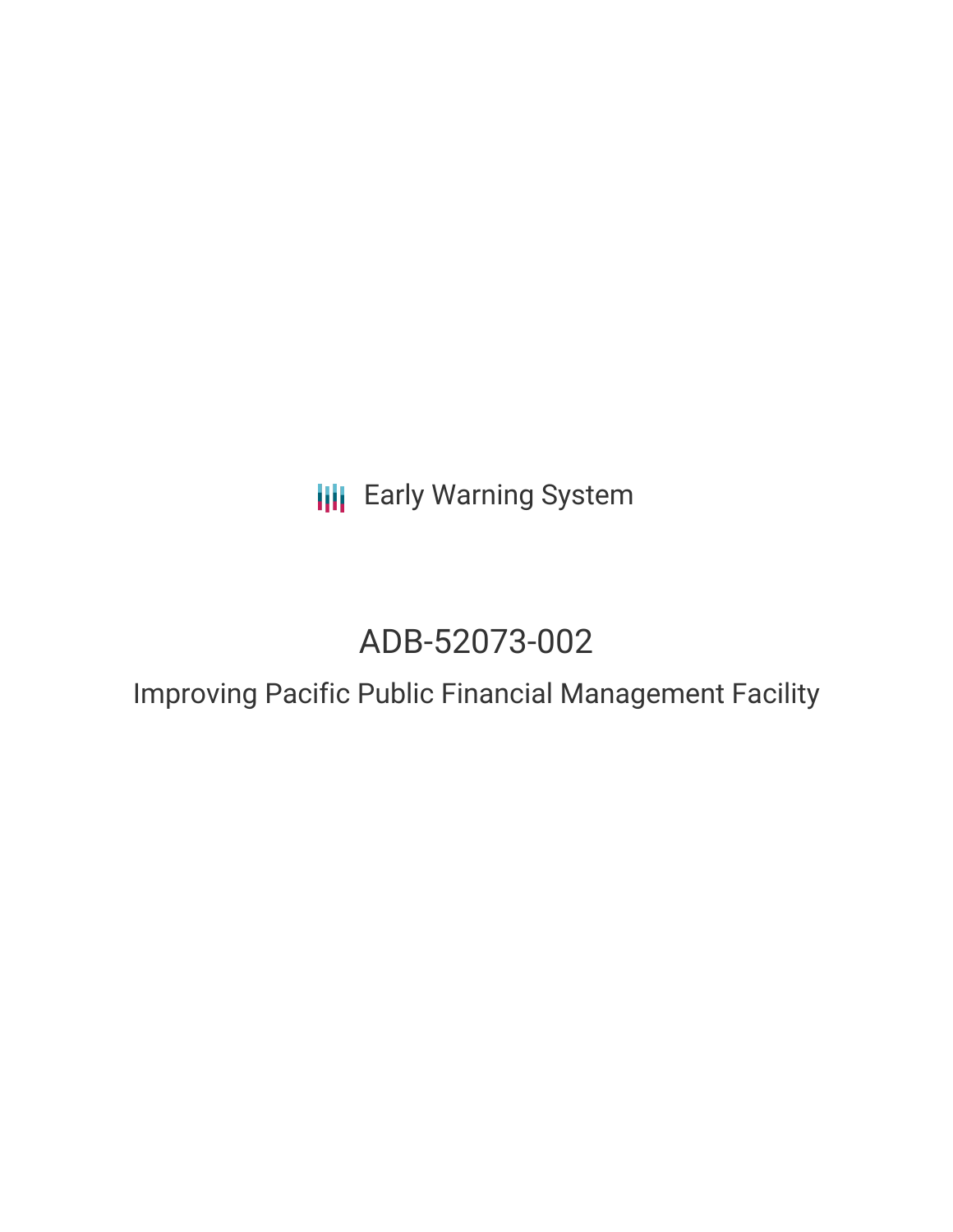

#### **Quick Facts**

| <b>Countries</b>               | Nauru, Solomon Islands, Vanuatu           |
|--------------------------------|-------------------------------------------|
| <b>Financial Institutions</b>  | Asian Development Bank (ADB)              |
| <b>Status</b>                  | Active                                    |
| <b>Bank Risk Rating</b>        | U                                         |
| <b>Voting Date</b>             | 2019-07-10                                |
| <b>Sectors</b>                 | Law and Government, Technical Cooperation |
| <b>Investment Type(s)</b>      | Fund                                      |
| <b>Investment Amount (USD)</b> | $$1.50$ million                           |
|                                |                                           |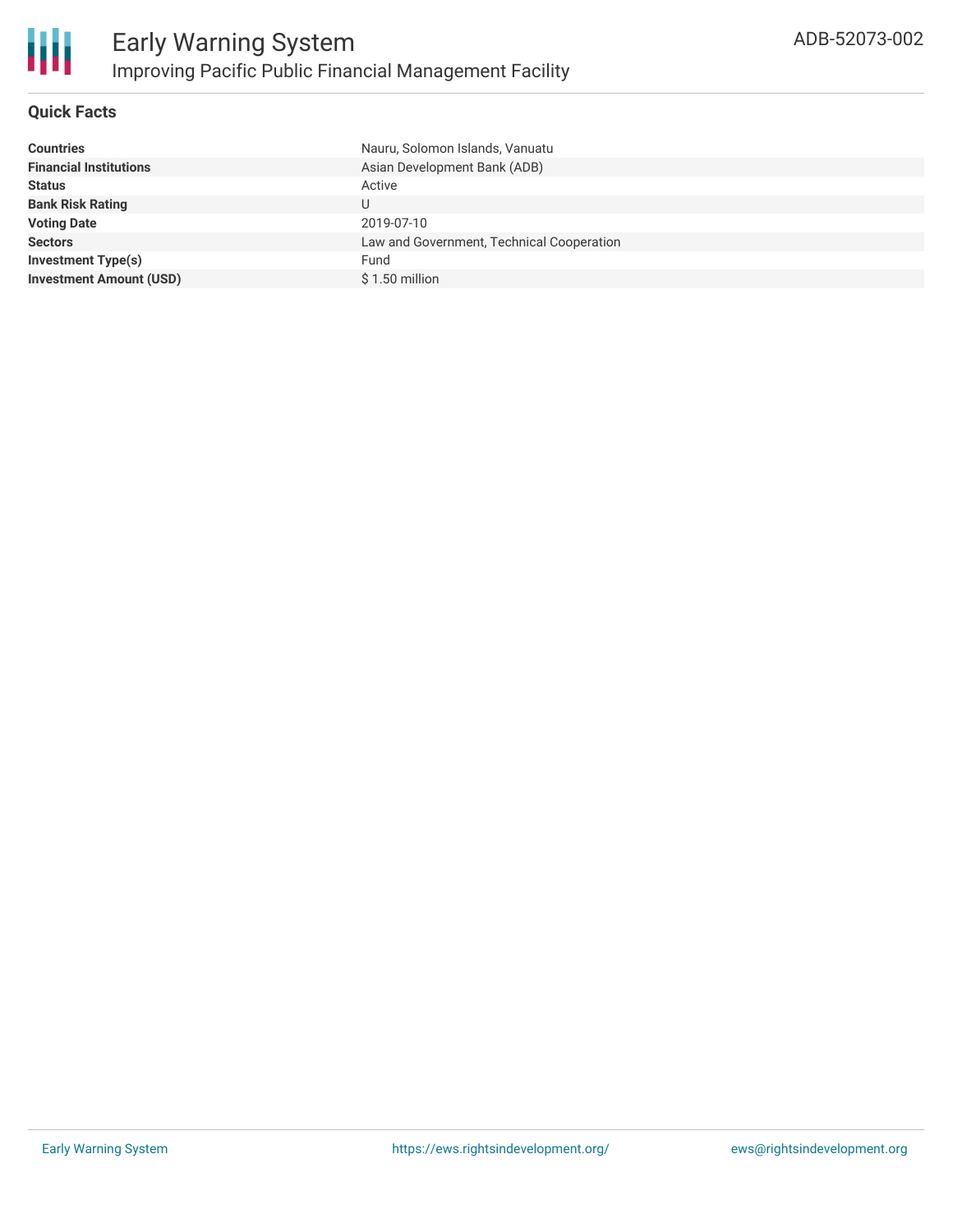

### **Project Description**

No information available at the time of writing.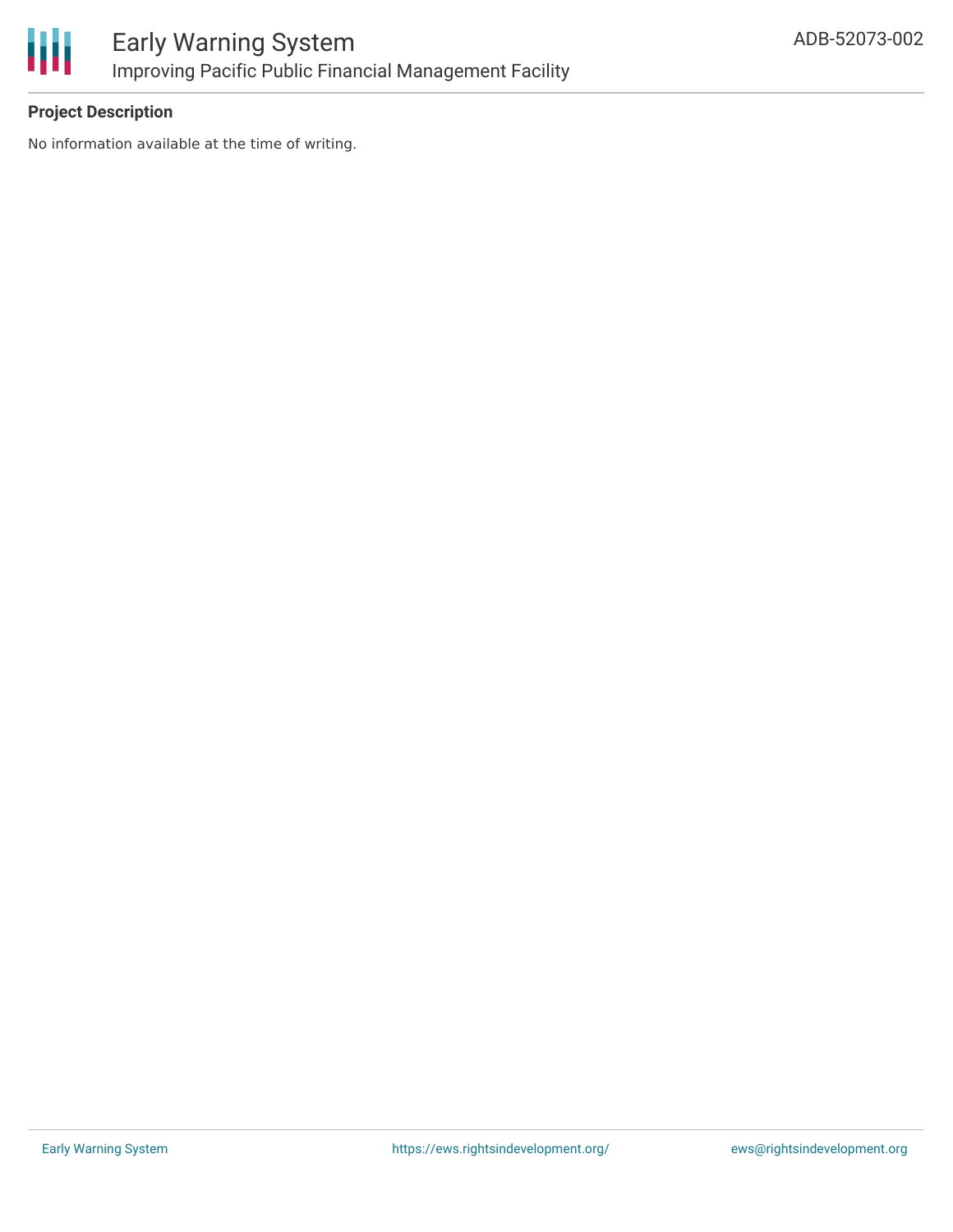

## Early Warning System Improving Pacific Public Financial Management Facility

#### **Investment Description**

Asian Development Bank (ADB)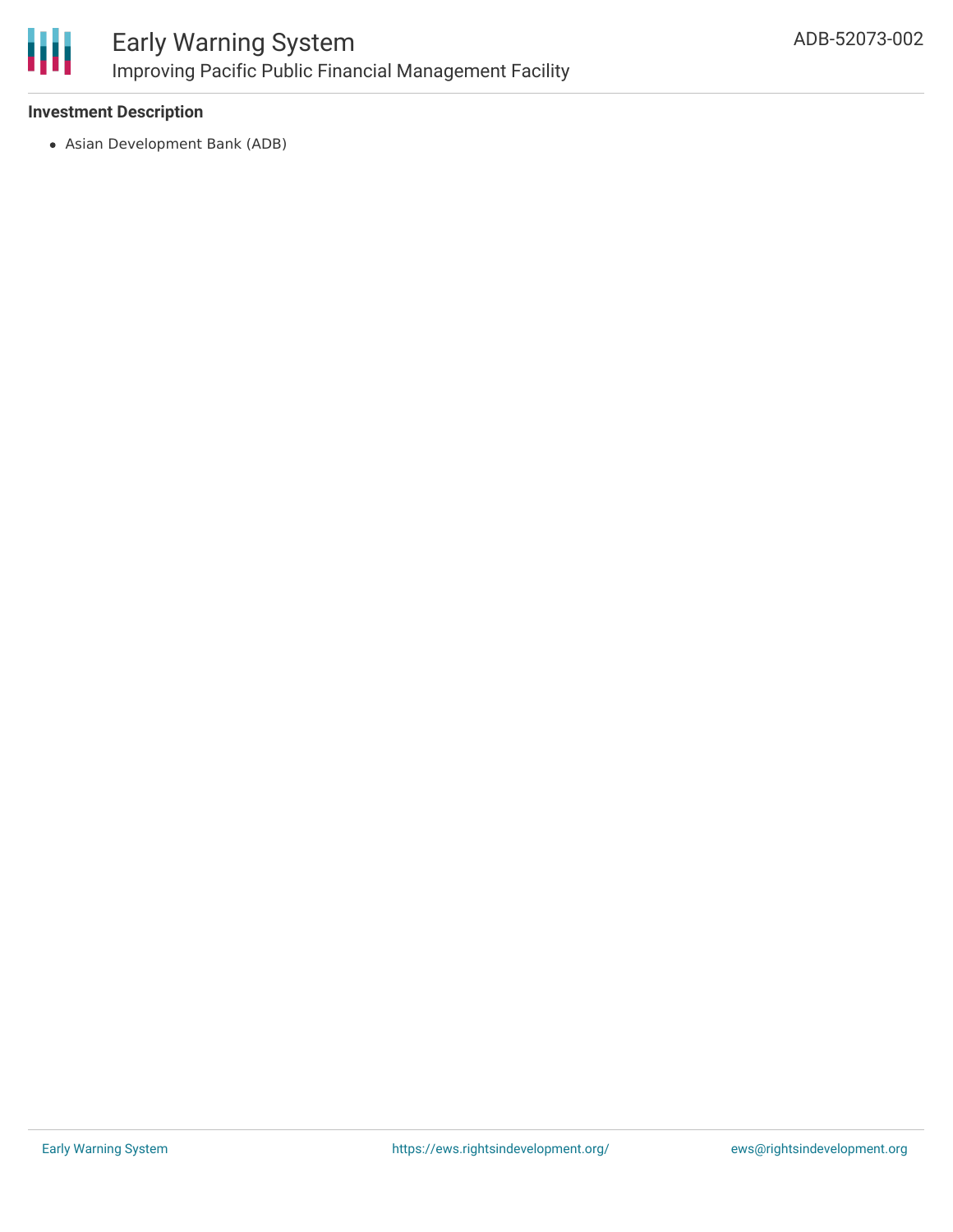

#### **Contact Information**

Responsible ADB Officer Matthew Hodge Responsible ADB Department Pacific Department Responsible ADB Division Pacific Liaison and Coordination Office in Sydney, Australia Executing Agencies Asian Development Bank 6 ADB Avenue, Mandaluyong City 1550, Philippines

#### **ACCOUNTABILITY MECHANISM OF ADB**

The Accountability Mechanism is an independent complaint mechanism and fact-finding body for people who believe they are likely to be, or have been, adversely affected by an Asian Development Bank-financed project. If you submit a complaint to the Accountability Mechanism, they may investigate to assess whether the Asian Development Bank is following its own policies and procedures for preventing harm to people or the environment. You can learn more about the Accountability Mechanism and how to file a complaint at: http://www.adb.org/site/accountability-mechanism/main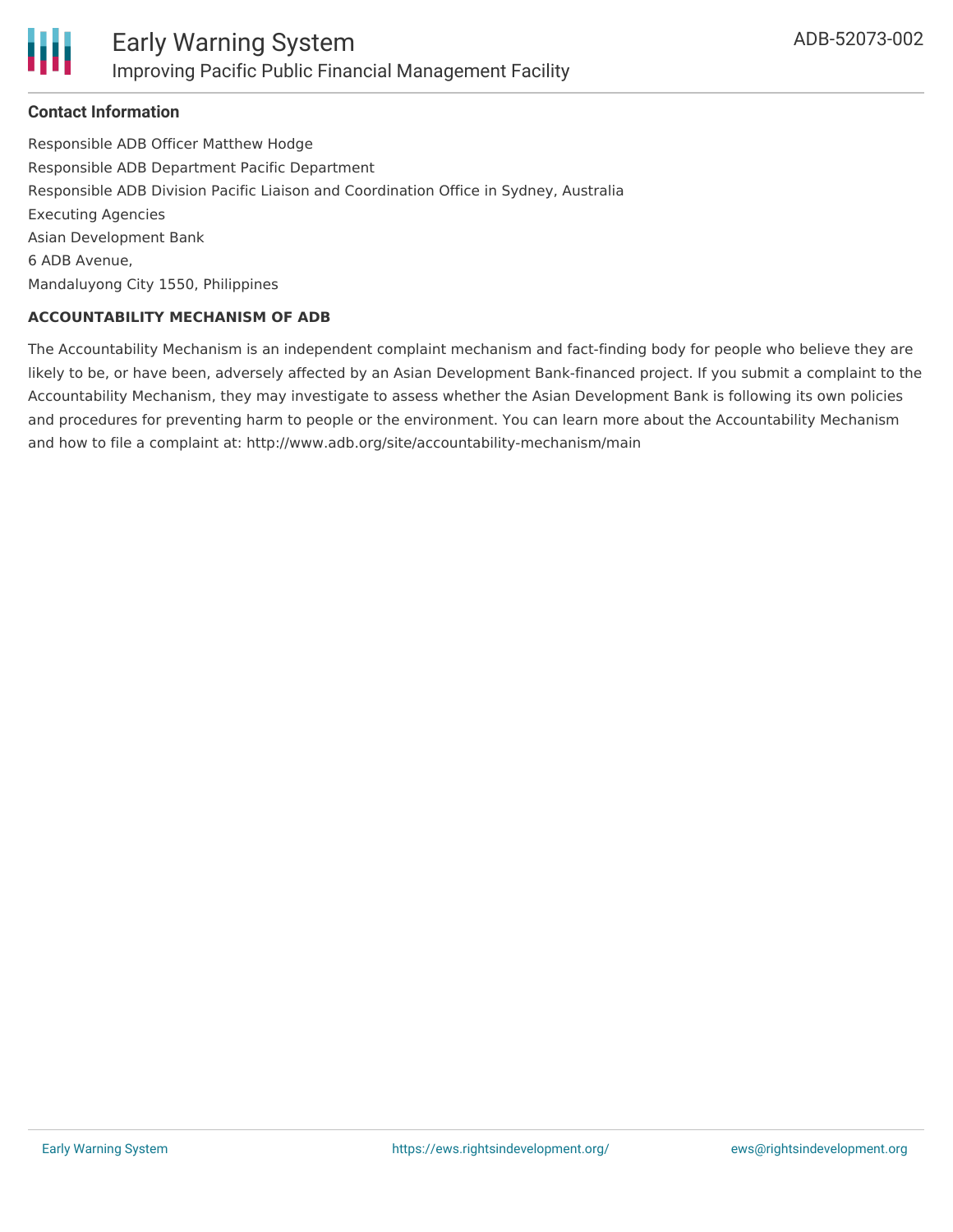

### Early Warning System Improving Pacific Public Financial Management Facility

#### **Bank Documents**

• Project [Disclosure](https://ewsdata.rightsindevelopment.org/files/documents/02/ADB-52073-002.pdf) PDF [\[Original](https://www.adb.org/printpdf/projects/52073-002/main) Source]